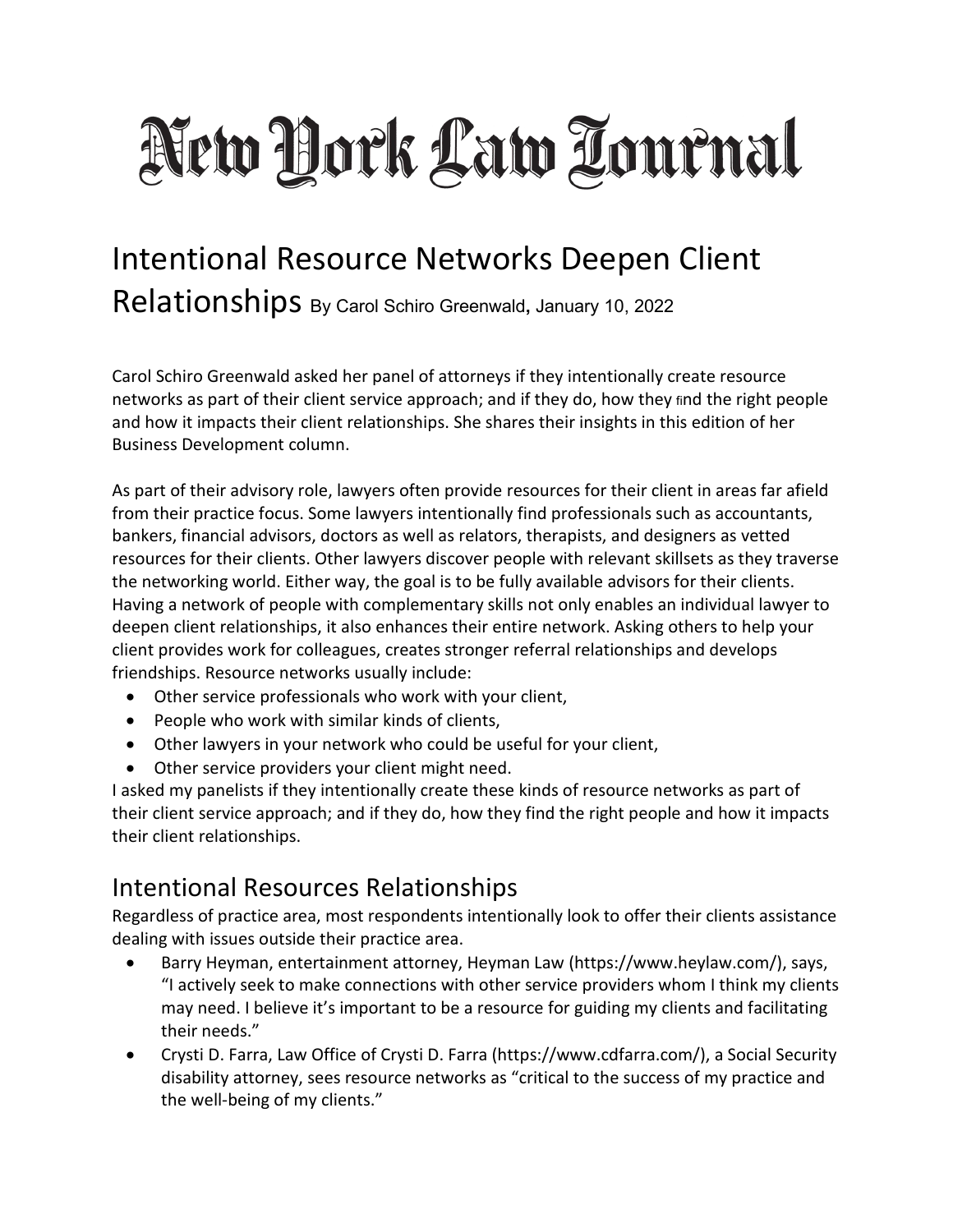- Tracey Daniels, real estate attorney, Daniels and O'Connell PC (https://danielsoconnellpc.com/), thinks "it's important to have quality referrals for clients …. Individuals buying their first homes often need a sundry of services like trusts and estates planning, an accountant and financial planners."
- For corporate lawyer Douglas Singer, Singer Law PLLC (https://singerlawpllc.com/), "Rather than look to build relationships with contacts having a specific client in mind, we generally approach it the other way. We start by building relationships. Then, when a client expresses a need, we already have the relationship with the potential resource."

Jodi Warren, partner at Capell Barnett Matalon & Schoenfeld (https://cbmslaw.com/), represents not-for-profit and religious organizations. Her fi rm sees creating resource networks for clients as a key component of their client service. "In nearly every engagement, my goal is to assemble a team of professionals who will work with us on the transactions. These are all individuals who can be helpful to my clients."

Similarly, Andrew Peskoe, Chairman, Golenbock Eiseman Assor Bell & Peskoe (https://www.golenbock.com/),says, "We try to be a trusted resource for a wide range of assistance for all our clients. It can be as personal as helping find the right doctor or as commercial as suggesting a more cooperative and service-oriented lender or an industryfocused investment banker."

#### Who Do They Want To Meet?

Some capabilities appear on everyone's list such as CPAs, CFOs and insurance brokers. Jeffrey Bernstein, Law Offices of Jeffrey N. Bernstein (http://www.bizlawsolutions.com/), who serves as outsourced general counsel to closely held businesses, has a typical finance-focused list of resource contacts: "lawyers, bankers, alternative lenders, accountants, bookkeeping services, payroll companies, financial advisors, business and commercial real estate brokers."

After finding the basic skillsets, lawyers look for clientele-focused specialists. Amy Goldsmith, intellectual property and cybersecurity/data privacy partner at Tarter Krinsky & Drogin (https://www.tarterkrinsky.com/home), has an extensive list of specialists to meet the varied needs of her clients. Her list includes:

"Accountants, other financial institutions such as banks or other funding sources, insurance brokers, back office accounting support, fi rms focusing on mergers and acquisitions, staffing companies, sales experts, branding companies, public relations companies, reputation management fi rms, prototype developers, social media experts, web developers and graphic designers. For litigation purposes, we work with forensic analysts and e-discovery businesses. Lastly, I have developed a global network of attorneys to assist our clients when they have extraterritorial needs."

• Elissa Hecker, an intellectual property and entertainment attorney, The Law Office of Elissa D. Hecker (https://www.eheckeresq.com/), looks for resources her clients need: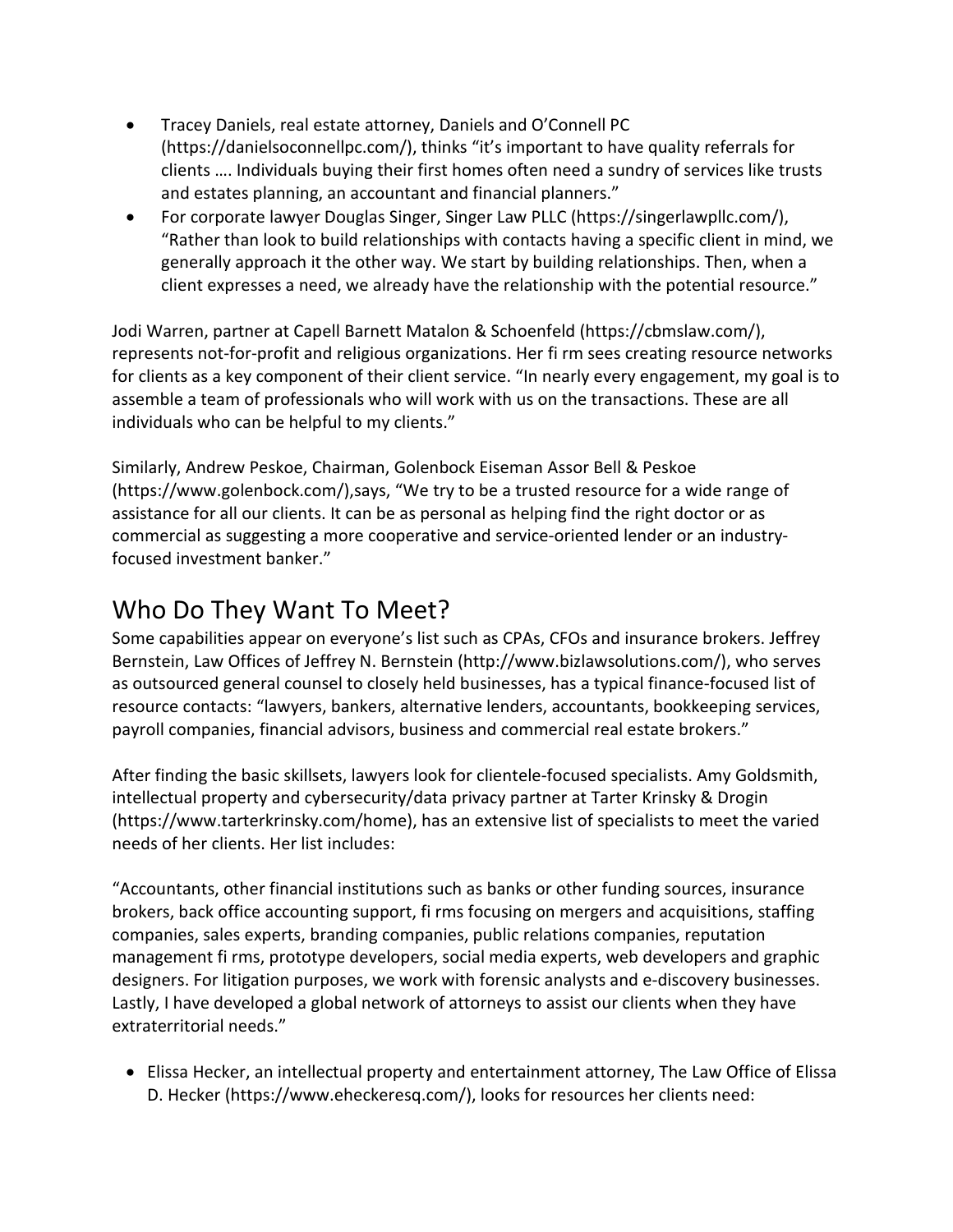"Accountants, graphic designers, website designers, coaches, Internet security experts, marketing professionals, financial planners, bankers, insurance brokers."

- Alan Schwartz, Law Offices of Alan J. Schwartz, P.C. (https://www.ajslaw.com/), with a practice focused on criminal law looks for "Professionals of all types, such as OASAS [Office of Alcohol &Substance Abuse Services] counselors, psychiatrists, psychologists, private investigators, polygraphists, ballistics experts and accident reconstruction experts."
- Annamarie Bondi-Stoddard, managing partner, Pegalis Law Group, LLC (https://pegalislawgroup.com/), a medical malpractice firm, says, "I personally create connections with people who could be of service to our clients. For instance, we often refer clients to attorneys with expertise in wills and estates, special needs, workers compensation, social security & disability. Also, unfortunately, sometimes clients who are married and have medical issues related to medical negligence cases wind up needing matrimonial attorneys."

### Where Do They Find Resources?

Most connect with resources through networking in mixed membership groups, or with other lawyers at bar association events and CLEs.

- Business Lawyer Sarah Gold, Gold Law Firm (https://www.goldlawny.com/), reaches out to "People I've actually met and done business with over the years. Also, attorney colleagues I trust."
- Crysti Farra says, "I am involved in networking groups that provide valuable resources for my clients. More importantly, I am also a board member of a national advocacy organization for my area of law. This allows me to provide the highest service possible to my clients."
- Nancy Schess, management-side employment law compliance partner at Klein Zelman Rothermel Jacobs & Schess LLP (https://kleinzelman.com/), says, "Creating my resource network is part of my regular connecting, sort of like muscle memory. I enjoy meeting new people and listening for synergies. For me, one of the distinct values of networking is the ability to build that resource web."
- In addition to traditional networking venues, Barry Heyman created his own networking activity. "I co-founded a creative industry networking event called Toasted Almonds, with the purpose of bringing both creatives and industry professionals together to help facilitate connections among my networking base.
- Eric Sarver, an employment and business attorney at Law Offices of Eric Sarver (https://sarverlaw.com/), looks for "select networking groups, made up of high caliber professionals with solid work ethics."

Firms see creating client-focused networks as trust builders and important components of client service. Mark Seitelman, managing partner, Mark E. Seitelman Law Offices P.C. (https://www.seitelman.com/), a plaintiff s' personal injury firm, says, "If I do not know of a suitable professional to handle my client's needs, I have sought recommendations from other professionals who are friends. Sometimes I turn to the Internet or professional societies. One lesson I have learned is that it is better to forgo making a referral to a mediocre professional."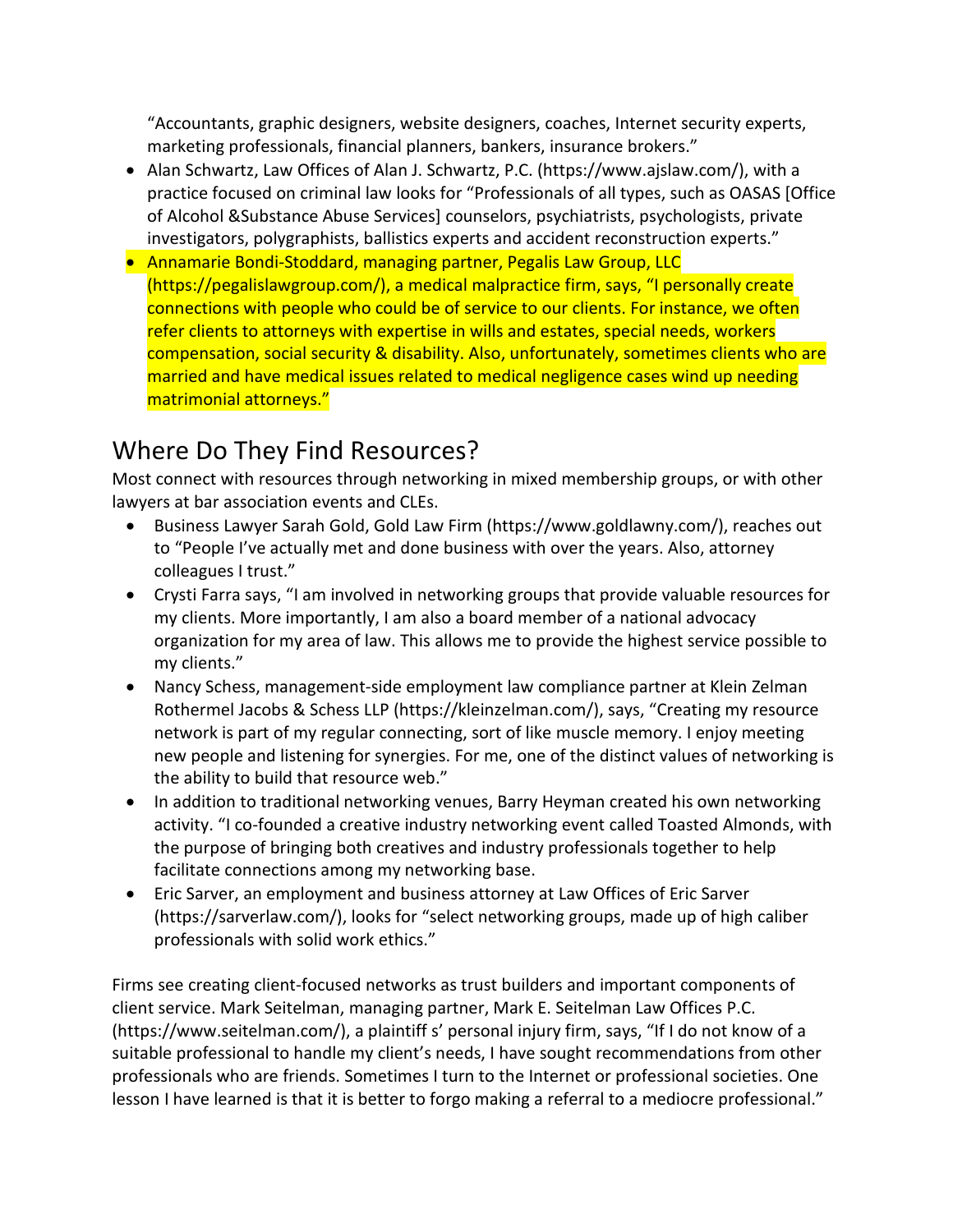Others echoed the need to find trusted, accomplished resources. Joel Weiss, managing partner of intellectual property boutique Weiss & Arons (http://www.weissarons.com/), says, "We are very selective about the people with whom we associate. When we make a recommendation, or when we join a group, we have to know that our recommendation won't flop and reflect poorly on our firm. In the legal business, your recommendations and associations reflect directly on you and your firm."

Some resource networks are very client-specific.

- When Annamarie Bondi-Stoddard meets another skilled professional working with one of her clients "she reaches out to those providers for future reference for other clients and also to let them know who we are and what we do."
- Joel Weiss regularly meets other professionals who work with the same client. "I don't create these contacts. They happen as a matter of fact; I don't need to go out of my way to create such contacts. The foregoing notwithstanding, one of our clients built a cohesive group of all the co-counsel currently working with them. They have become a strong, close-knit group, and the client continues to benefit from the alliance he created."
- Andrew Peskoe says, "In one key industry, I have a monthly lunch with a large group of service providers and business development executives. That is the exception, but an exception that I would like to replicate."
- Douglas Singer has built a cadre of professional relationships around estate planning. "With some of these professionals, we have invested time in understanding each other's process, so that when we bring them in or they bring us in, it is seamless and smooth."

# What Goes Around, Comes Around

Lawyers see developing resource connections as a win-win for both themselves and the client. The client doesn't have to hire a stranger. They will meet a vetted, knowledgeable, colleague referred by their lawyer who can resolve their problems. For the referring lawyers, it is a winwin because it deepens their referral relationships, often leading to new clients. As Amy Goldsmith says, "Having a team of trusted people able to assist a client is critical to best serve the client. Plus, the network is a built-in referral service."

My respondents believe their clients appreciate the fact that they are more interested in their success than in milking them for every dollar. Clients looking for specific expertise appreciate fi rms that take a teamwork approach whether it is totally within one firm or a multi-firm collaboration.

- "Passing a piece of client work to another attorney who does a good job deepens our client relationship." (Joel Weiss)
- "Our clients appreciate the fact that we consistently work hard to set them up to succeed, not only in a specific transaction but holistically." (Jodi Warren)
- "Our clients rightly expect a whole client approach. They do notice." (Andrew Peskoe)